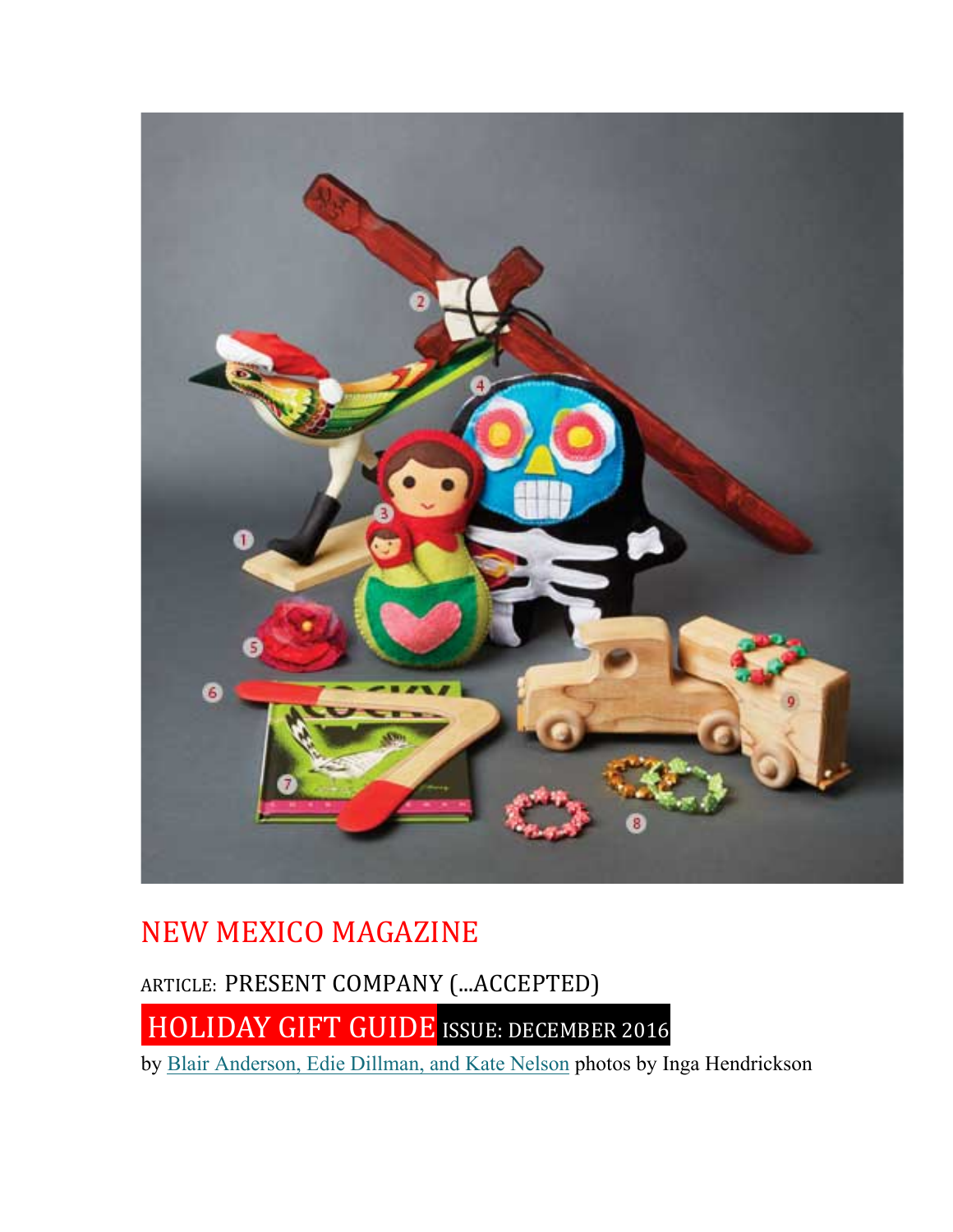#### CHILD'S PLAY

Dear Santa: We've been very, very good this year and hope you'll do some New Mexico shopping before coming down our chimney, because these are the only, only things that we really, really want.

1. Painted cottonwood roadrunner, by Matt Yellowman (Navajo) Wright's Indian Art, Albuquerque; \$325. (505) 266-0120; wrightsgallery.com

2. Wooden sword, by Larry Lopez Twirl, Taos; \$21. (575) 751-

1402; twirltaos.org

3. Felt matryoshka doll with baby, by Rebecca Porter Twirl; \$30. (575) 751- 1402; twirltaos.org

4. Monster pillow toy, by Los Muertos Fine Art Works Detours at La Fonda, Santa Fe; \$26. (505) 988-1404; lafondasantafe.com

5. Soule flower barrette, by Siri Soule Twirl; \$15. (575) 751-

1402; twirltaos.org

6. Siberian spruce boomerang, by Paul Milner The Farm Shop at Los Poblanos Historic Inn, Albuquerque; \$16. (505) 344-9297; farmshop.lospoblanos.com

7. Cocky, by Loyd Tireman; illustrated by Ralph Douglass, just one of the 1940s-era Mesaland books republished last December by UNM Press. The Farm Shop at Los Poblanos; \$16. (505) 344-

9297; farmshop.lospoblanos.com

8. Origami wishing star bracelets, by Jessica Kimmey Twirl; \$5. (575) 751- 1402; twirltaos.org

9. Wooden truck, by Lorenzo Gonzales Tapetes de Lana shop at the Mora Valley Spinning Mill, Mora; \$27. (575) 387-

2247; moravalleyspinningmill.com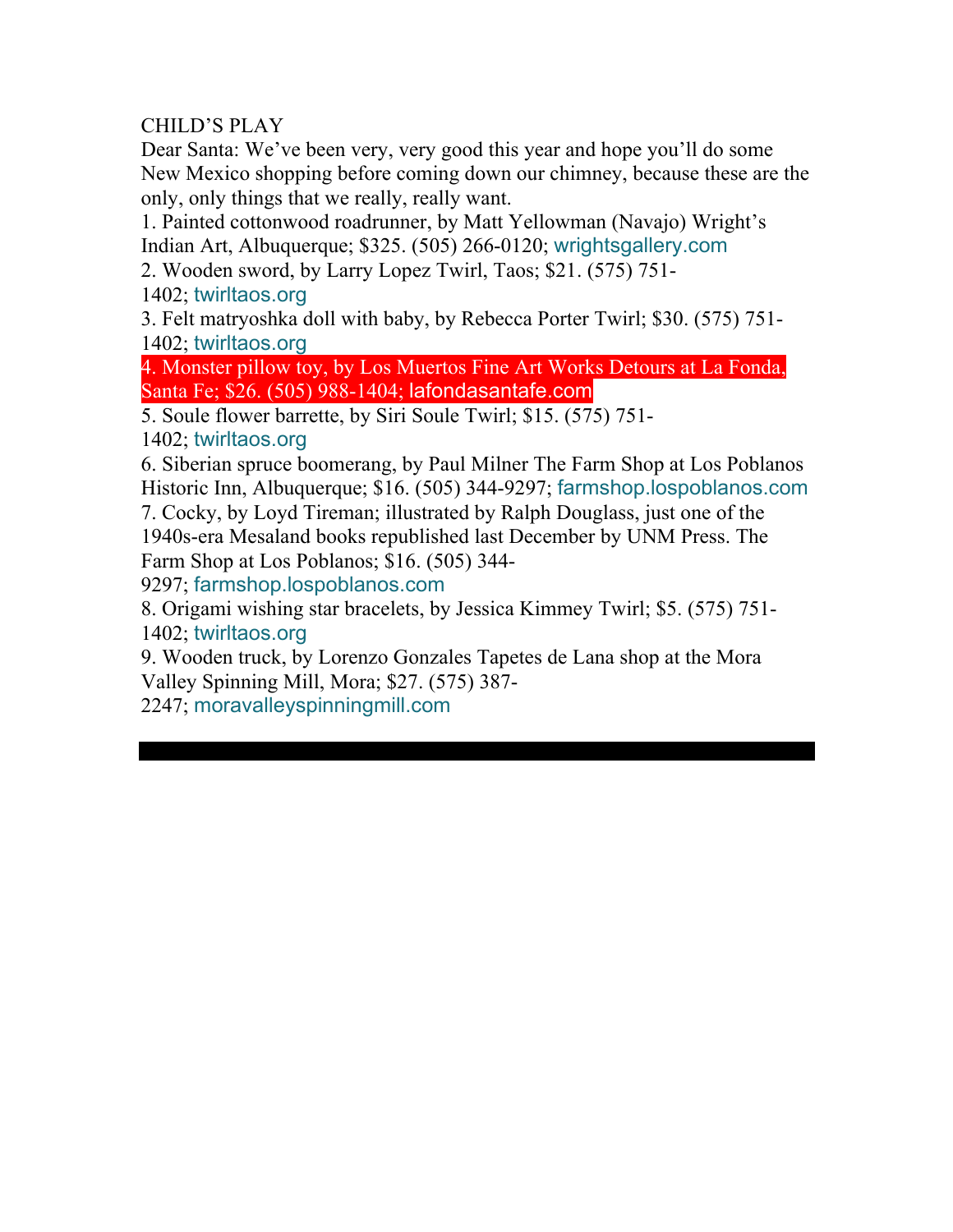

**East Santa Fe Life Magazine** - October 10th, 2013

Article: 'Lively Art Depicts Day of the Dead' **by: Ryan Richards** *Editor*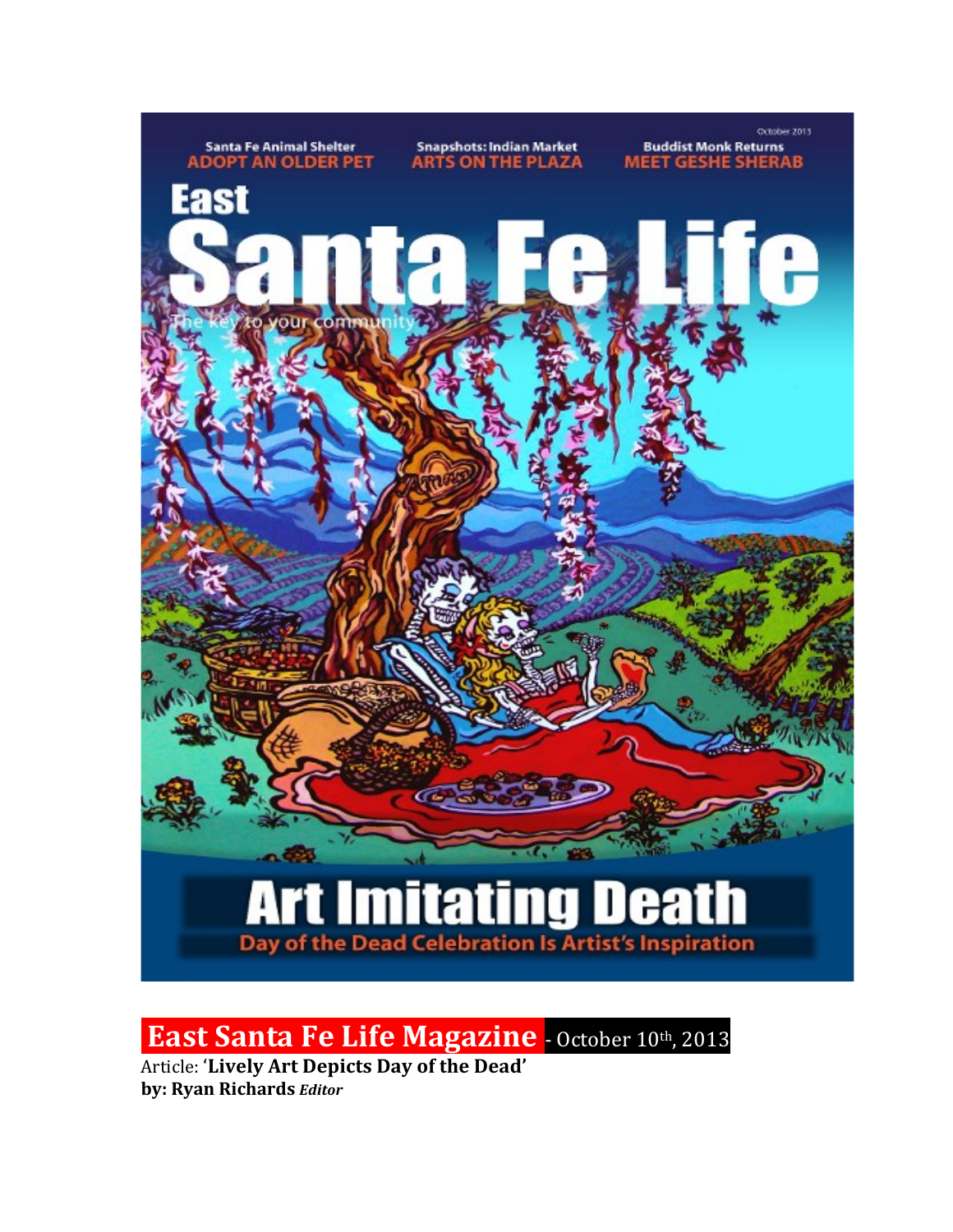### **Lively Art Depicts Day** of the Dead

Santa Fe artist embraces the Latin American holiday of Dia de los Muertos. by Ryan Richards<br>Alitar

 $\sum\limits_{\text{fullhead's code}}\begin{minipage}{0.9\linewidth} \begin{minipage}{0.9\linewidth} \begin{minipage}{0.9\linewidth} \begin{minipage}{0.9\linewidth} \begin{minipage}{0.9\linewidth} \end{minipage} \begin{minipage}{0.9\linewidth} \begin{minipage}{0.9\linewidth} \end{minipage} \begin{minipage}{0.9\linewidth} \begin{minipage}{0.9\linewidth} \end{minipage} \begin{minipage}{0.9\linewidth} \end{minipage} \begin{minipage}{0.9\linewidth} \begin{minipage}{0.9\linewidth} \end{minipage} \begin{minipage}{0.9\linewidth} \end{$ work and play may cooke thoughts of the uncobar

But be pointed images reflect for the appealts. They are

pergenation the booth like<br>the stress has arbite interest of the Start of the Marines at . Can de les Marines are Day of the Dead, in a ranch<br>nation parallel to the Marines are Day of the Dead, in a ranch<br>nation parallel

somether<br>Her university regressive and speaks from the same chosen<br>camy and power that the holiday seasons from . The<br>same state

Notice the symmetric and and a spherical control and a symmetric final control and a symmetric final control and control and a symmetric symmetric symmetric symmetric symmetric symmetric symmetric symmetric symmetric symm

30 October 2012

Starre Delftere de Maldenselek er toech afdelesten fra starrennament (f. 1888)<br> De ferbruiken fra 1997 (f. 1889)<br> 1998 - Belgisch fra 1998 (f. 1889)<br> 1998 - Belgisch fra 1998 (f. 1889)<br> 1998 - Belgisch fra 1998 (f. 1889)<br>

#### Concessed Jose secretary man-

Convened/sine previous pays:  $\label{eq:2}$  conveniently<br>and previous pays: the simulation of the simulation of the simulation<br>of the simulation of the simulation of the simulation of the simulation<br>of the simulation of the si



E

Santa in article stage suffices de trains ender "Haerbag eing" des les<br>Deutstadt Normaan of deuting complete with below and of the<br>Internal logal couple classes historically in transportal location the<br>Internal logal coupl

available. He often assum, Small data reveas the best sets's

areased in the fluor mass fund<br>that means their series and contained in the condition of the state<br>and contained by the condition and condition of the state of the state<br> $\alpha$  of the state of the state of the state of the

## An articlal union  $\sim$  100 meths, 14, Valorines 2 as .<br>At the invariants return field, 14, Valorines 2 are planet as the state<br>of an interactional field and the state of an interaction of the state<br>of the state of the lat

and a ranger who was in the final stages of an action<br>contains through her vallage with prominent Buria Fourier in the Philosopher

then the other state proposed in the two states of the state of the state of the state of the state of the state of the state of the state of the state of the state of the state of the state of the state of the state of t

complicity different cylic.<br>- Rentworke printing to the b-called "The Rousson," which<br>"Incolouge hold a special place in our hearts." She explains the<br>answeri: "It is entroise in the processed, for the distance, a stationa

ances<br>in a station in the processed for the distance, a statistical control in<br>the space colling from the procession of the statistical control of<br>the statistical control with statistical control in the statistical contro more.

#### $^{\prime\prime}$  Use the meaning and imagery of Dia de los Muertos to inspire you to choose to live without fear holding you back, because ence you accept death as an essential part of life, and make peace with it, you free

yourself to live more fully in the now. -Artist Stacey Sulikan de Maldonado

. Main case<br>and a solidary on each version of positions from the couple's smooth and advantages. Suffices the base<br>description is a solid of the couple of the couple's smooth and advantages of<br>the couple's smooth couples

**EVALUATION CONTINUES AND ACTION CONTINUES IN A SUBSEMINE CONTINUES IN THE INTERFERENCE IN THE SUBSEMINATION CONTINUES INTO A SUBSEMINATION CONTINUES INTO A SUBSEMINATION CONTINUES INTO A SUBSEMINATION CONTINUES INTO A SU** Confered on rectings

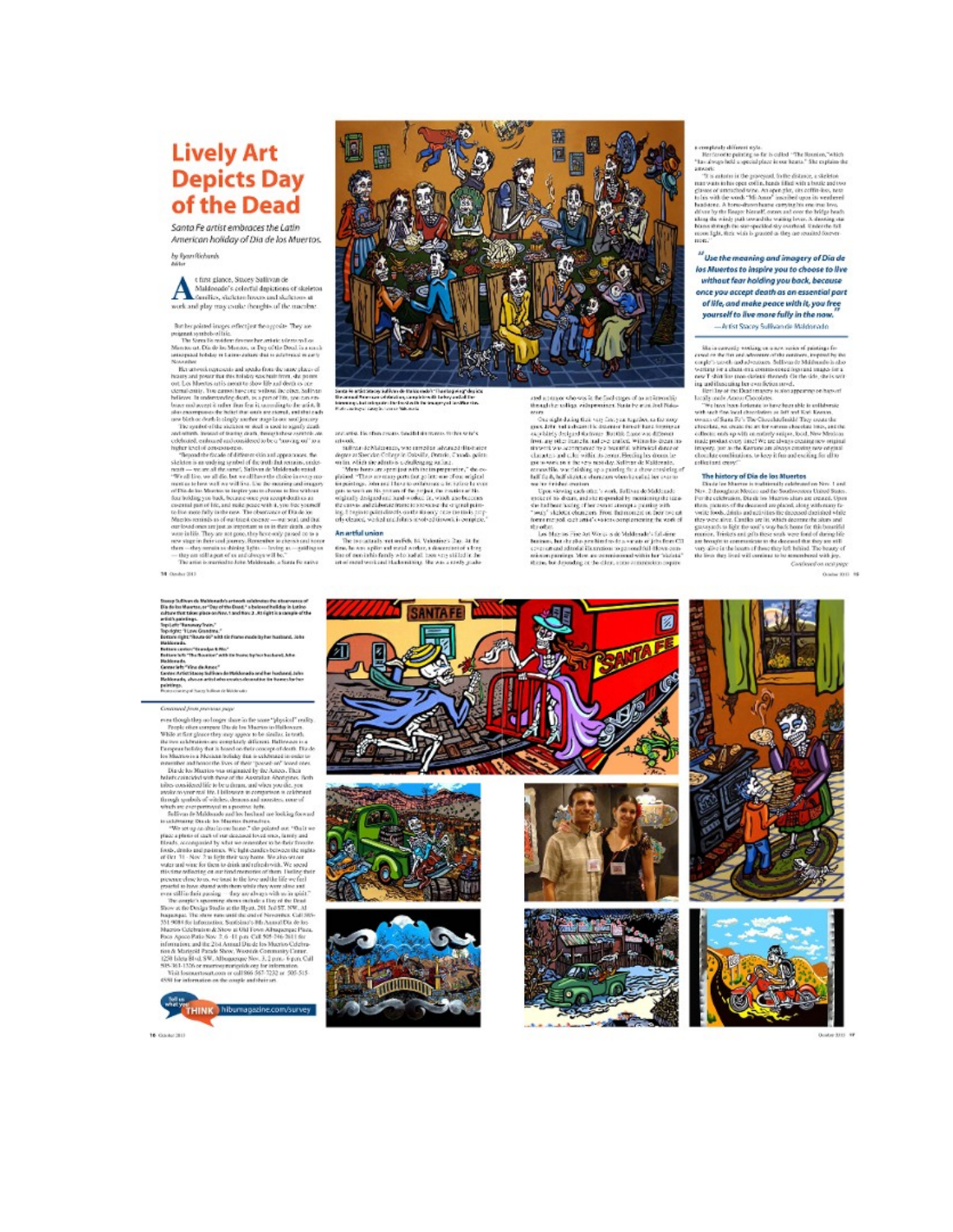# **lively Art Depicts Day of the Dead**

#### *Santa Fe artist embraces the Latin American holiday of Dia de los Muertos.*

*by Ryan Richards Editor*

first glance, Stacey Sullivan de Maldonado's colorful depictions of skeleton families, skeleton lovers and skeletons at work and play may evoke thoughts of the macabre.

But her painted images reflect just the opposite. They are poignant symbols of life.

The Santa Fe resident devotes her artistic talents to Los Muertos art. Dia de los Muertos, or Day of the Dead, is a much anticipated holiday in Latino culture that is celebrated in early November.

Her artwork represents and speaks from the same places of beauty and power that this holiday was built from, she points out. Los Muertos art is meant to show life and death as one eternal entity. You cannot have one without the other, Sullivan believes. In understanding death, as a part of life, you can em- brace and accept it rather than fear it, according to the artist. It also encompasses the belief that souls are eternal, and that each new birth or death is simply another stage in our soul journey.

The symbol of the skeleton or skull is used to signify death and rebirth. Instead of fearing death, through these symbols are celebrated, embraced and considered to be a "moving-on" to a higher level of consciousness.

"Beyond the facade of different skin and appearances, the skeleton is an undying symbol of the truth that remains, under- neath — we are all the same!, Sullivan de Maldonado stated. "We all live, we all die, but we all have the choice in every mo- ment as to how well we will live. Use the meaning and imagery of Dia de los Muertos to inspire you to choose to live without fear holding you back, because once you accept death as an essential part of life, and make peace with it, you free yourself to live more fully in the now. The observance of Dia de los Muertos reminds us of our truest essence — our soul, and that our loved ones are just as important to us in their death, as they were in life. They are not gone, they have only passed on to a new stage in their soul journey. Remember to cherish and honor them —they remain as shining lights  $-$  loving us  $-$  guiding us  $-$  they are still a part of us and always will be."

The artist is married to John Maldonado, a Santa Fe native **14** October 2013 **Santa Fe artist Stacey Sullivan de Maldonado's "thanksgiving" depicts the annual American celebration, complete with turkey and all the trimmings, but integrates the feast with the imagery of los Muertos.** Photo courtesy of Stacey Sullivan de Maldonado

and artist. He often creates fanciful tin frames for his wife's artwork.

Sullivan de Maldonado, who earned an advanced illustration degree at Sheridan College in Oakville, Ontario, Canada, paints on tin, which she admits is a challenging surface.

"Many hours are spent just with the tin preparation," she ex- plained. "There are many parts that go into one of our original tin paintings. John and I have to collaborate a lot before he even gets to work on his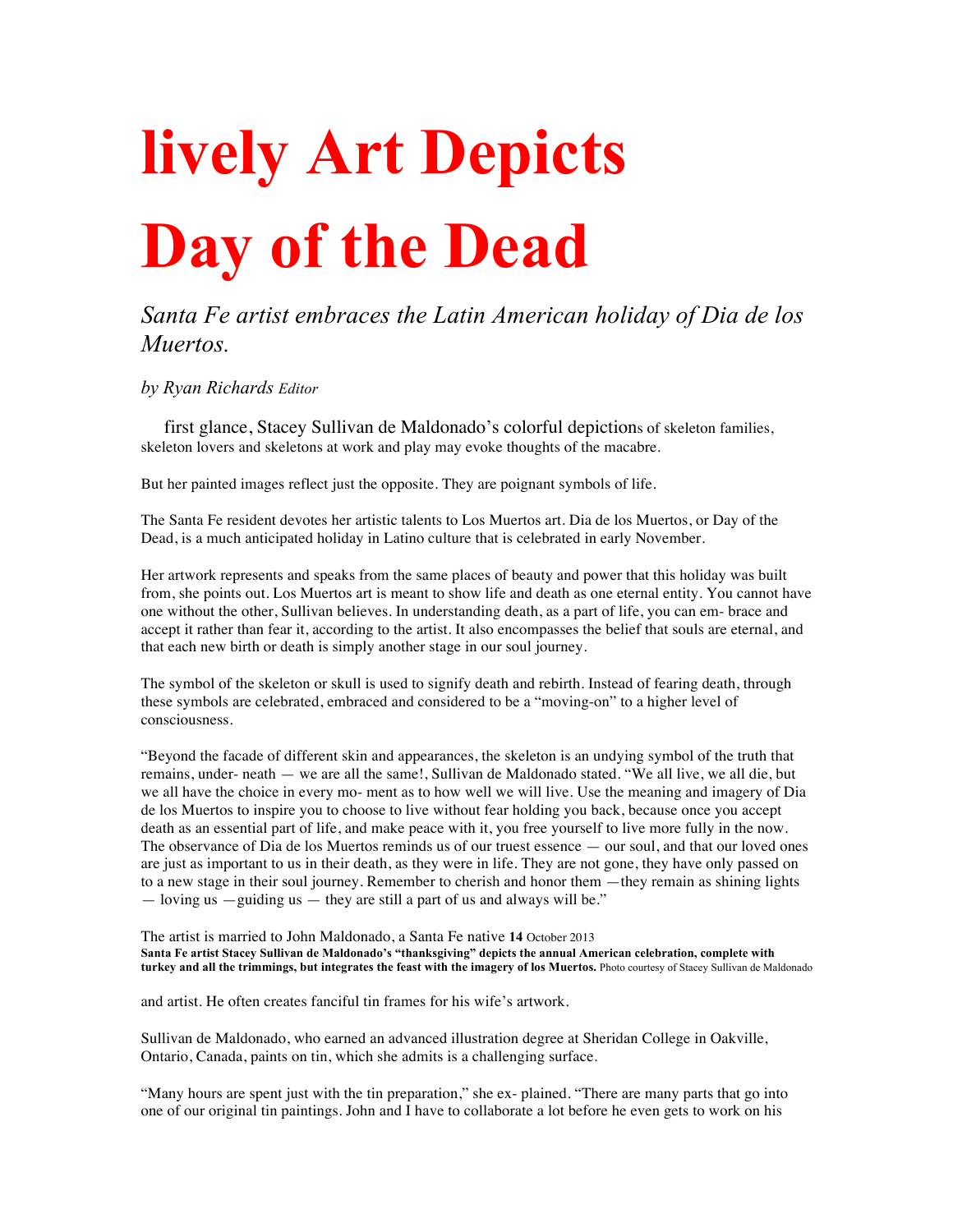portion of the project, the creation of his originally designed and hand-worked tin, which also becomes the canvas and elaborate frame to showcase the original paint- ing. I begin to paint directly on the tin only once the tin is prop- erly cleaned, worked and John's involved tinwork is complete."

#### **An artful union**

The two actually met on Feb. 14, Valentine's Day. At the time, he was a pilot and metal worker, a descendant of a long line of men in his family who had all been very skilled in the art of metal work and blacksmithing. She was a newly graduated art major who was in the final stages of an art internship through her college with prominent Santa Fe artist Joel Naka- mura.

One night during their very first year together, as the story goes, John had a dream: He dreamt of himself hand forging an exquisitely designed tin frame. But this frame was different from any other frame he had ever crafted. Within his dream his tin work was accompanied by a beautiful, whimsical dance of characters and color within its center. Heeding his dream, he got to work on it the very next day. Sullivan de Maldonado, meanwhile, was finishing up a painting for a show consisting of half flesh, half skeleton characters when he called her over to see his finished creation.

Upon viewing each other's work, Sullivan de Maldonado spoke of his dream, and she responded by mentioning the ideas she had been having of her own to attempt a painting with "souly" skeleton characters. From that moment on their two art forms merged, each artist's visions complementing the work of the other.

Los Muertos Fine Art Works is de Maldonado's full-time business, but she also gets hired to do a variety of jobs from CD cover art and editorial illustrations to personal full-blown com- mission paintings. Most are commissioned within her "skeletal" theme, but depending on the client, some commissions require a completely different style.

Her favorite painting so far is called "The Reunion,"which

"has always held a special place in our hearts." She explains the artwork:

"It is autumn in the graveyard. In the distance, a skeleton man waits in his open coffin, hands filled with a bottle and two glasses of untouched wine. An open plot, sits coffin-less, next to his with the words "Mi Amor" inscribed upon its weathered headstone. A horse-drawn hearse carrying his one true love, driven by the Reaper himself, enters and over the bridge heads along the windy path toward the waiting lover. A shooting star blazes through the star-speckled sky overhead. Under the full moon light, their wish is granted as they are reunited forever- more."

**"Use** *the meaning and imagery of Dia de los Muertos to inspire you to choose to live without fear holding you back, because once you accept death as an essential part of life, and make peace with it, you free yourself to live more fully in the now."* —Artist Stacey Sullivan de Maldonado

She is currently working on a new series of paintings fo- cused on the fun and adventure of the outdoors, inspired by the couple's travels and adventures. Sullivan de Maldonado is also working for a client on a commissioned logo and images for a new T-shirt line (non-skeletal-themed). On the side, she is writ- ing and illustrating her own fiction novel.

Her Day of the Dead imagery is also appearing on bags of locally made Amour Chocolates.

"We have been fortunate to have been able to collaborate with such fine local chocolatiers as Jeff and Kari Keenan, owners of Santa Fe's The ChocolateSmith! They create the chocolate, we create the art for various chocolate lines, and the collector ends up with an entirely unique, local, New Mexican made product every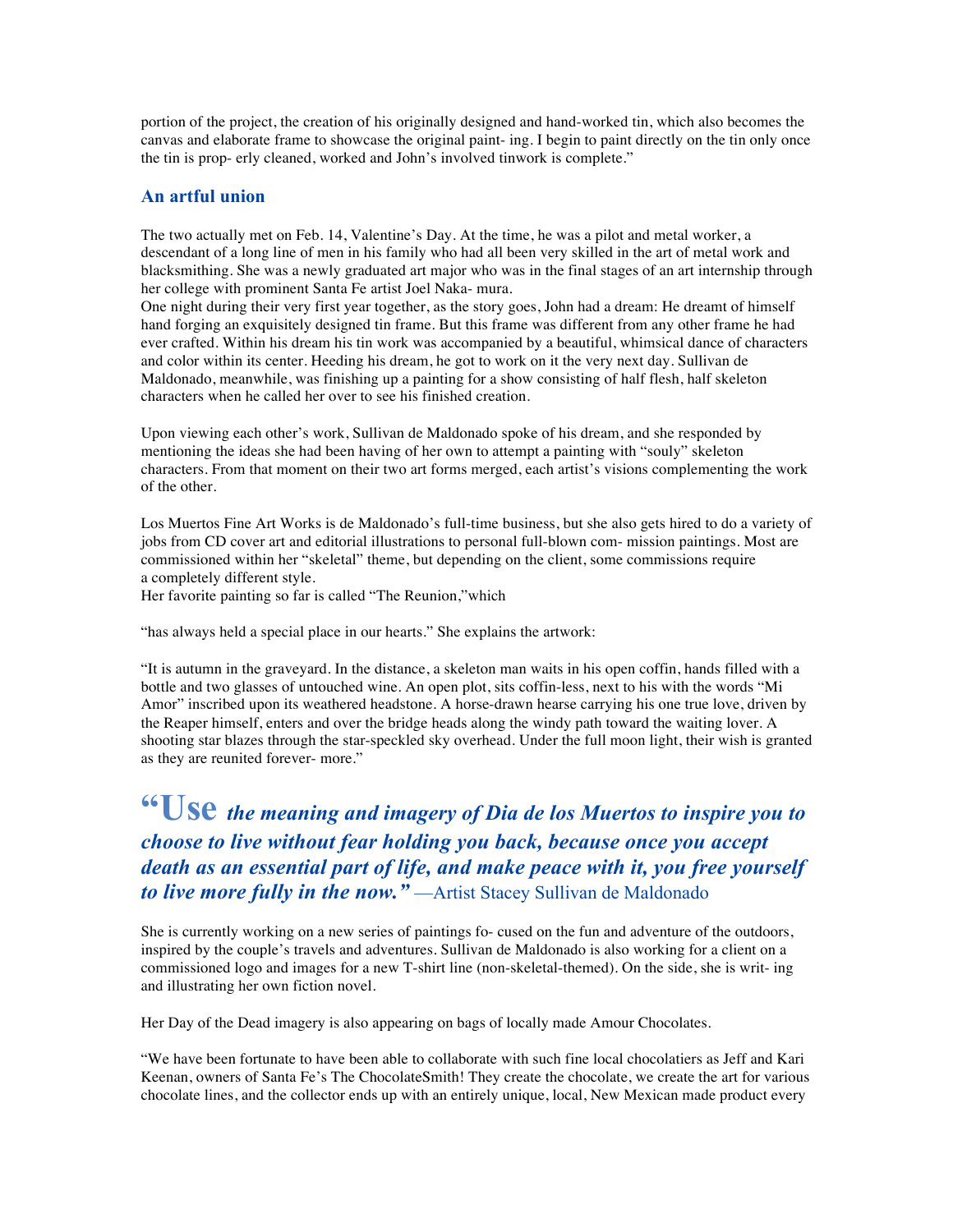time! We are always creating new original imagery, just as the Keenans are always creating new original chocolate combinations, to keep it fun and exciting for all to collect and enjoy!"

#### **the history of dia de los Muertos**

Dia de los Muertos is traditionally celebrated on Nov. 1 and Nov. 2 throughout Mexico and the Southwestern United States. For the celebration, Dia de los Muertos altars are created. Upon them, pictures of the deceased are placed, along with many fa- vorite foods, drinks and activities the deceased cherished while they were alive. Candles are lit, which decorate the altars and graveyards to light the soul's way back home for this beautiful reunion. Trinkets and gifts these souls were fond of during life are brought to communicate to the deceased that they are still very alive in the hearts of those they left behind. The beauty of the lives they lived will continue to be remembered with joy, even though they no longer share in the same "physical" reality. People often compare Dia de los Muertos to Halloween.

While at first glance they may appear to be similar, in truth, the two celebrations are completely different. Halloween is a European holiday that is based on their concept of death. Dia de los Muertos is a Mexican holiday that is celebrated in order to remember and honor the lives of their "passed-on" loved ones.

Dia de los Muertos was originated by the Aztecs. Their beliefs coincided with those of the Australian Aborigines. Both tribes considered life to be a dream, and when you die, you awake to your real life. Halloween in comparison is celebrated through symbols of witches, demons and monsters, none of which are ever portrayed in a positive light.

Sullivan de Maldonado and her husband are looking forward to celebrating Dia de los Muertos themselves.

"We set up an altar in our home," she pointed out. "On it we place a photo of each of our deceased loved ones, family and friends, accompanied by what we remember to be their favorite foods, drinks and pastimes. We light candles between the nights of Oct. 31 - Nov. 2 to light their way home. We also set out water and wine for them to drink and refresh with. We spend this time reflecting on our fond memories of them. Feeling their presence close to us, we toast to the love and the life we feel grateful to have shared with them while they were alive and even still in their passing — they are always with us in spirit."

The couple's upcoming shows include a Day of the Dead Show at the Design Studio at the Hyatt, 201 3rd ST. NW, Al- buquerque. The show runs until the end of November. Call 505- 331-9084 for information; Santisima's 8th Annual Dia de los Muertos Celebration & Show at Old Town Albuquerque Plaza, Poco Apoco Patio Nov. 2, 6 -11 p.m. Call 505-246-2611 for information; and the 21st Annual Dia de los Muertos Celebra- tion & Marigold Parade Show, Westside Community Center, 1250 Isleta Blvd. SW, Albuquerque Nov. 3, 2 p.m.- 6 p.m. Call 505-363-1326 or muertosymarigolds.org for information.

Visit losmuertosart.com or call 866-567-7232 or 505-515- 4550 for information on the couple and their art.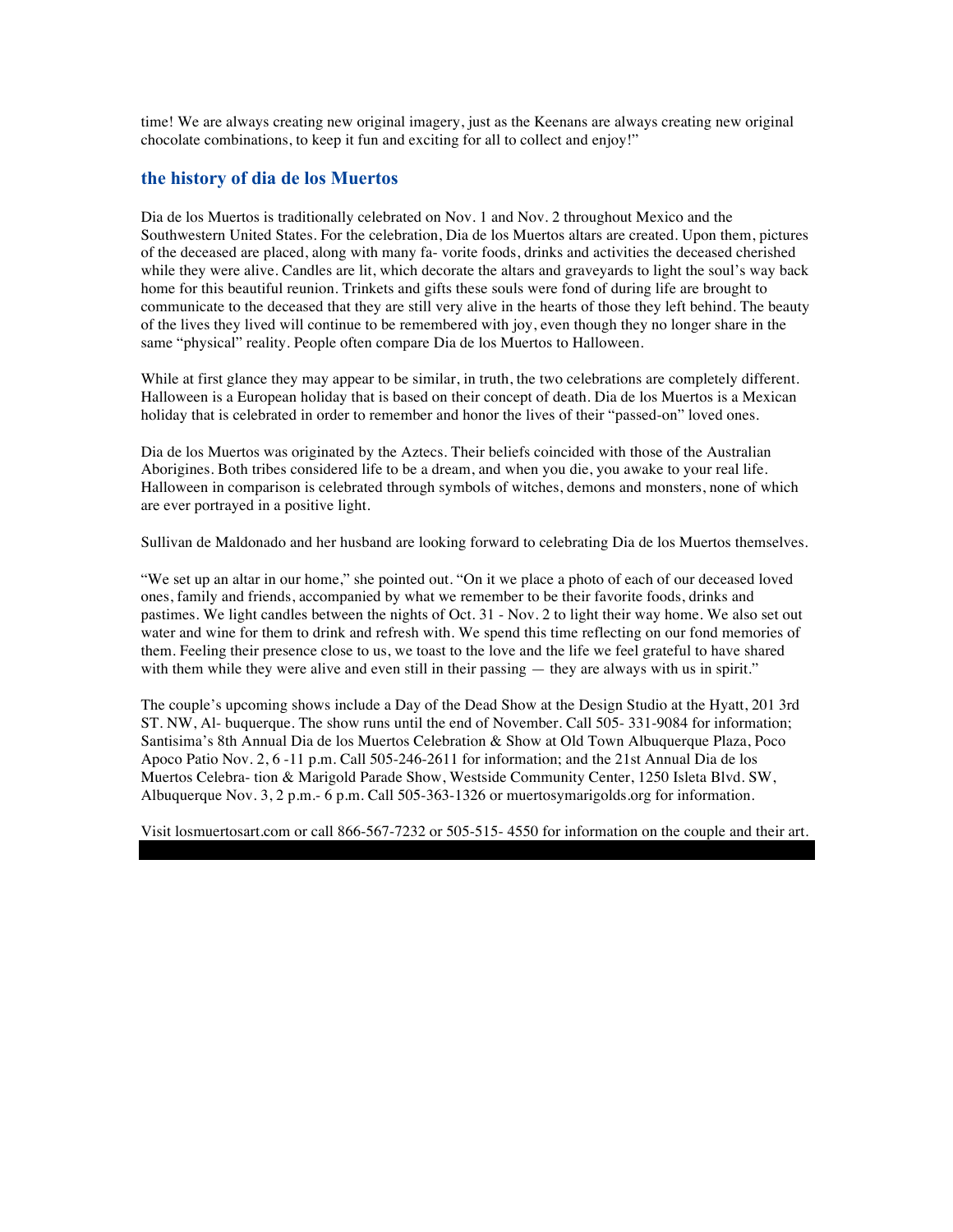## Creative Santa Fe - June 7th, 2011

#### Article: 'Santa Fe Studio Tour, Win Fabulous Prizes, Photographer's Legal

Workshop'

Story & Photography by: Dave Robinson

Meet local artists John and Stacey Maldonado in their studio. Two of 43 artists participating in June tour June 18, 10 am to 5 pm/ June 19, 12 noon to 4 pm.

Husband and wife team John and Stacey Maldonado are known for their bright, playful and iconic images of skeletons painted on hand tin work. References to Santa Fe culture can be found in most of their pieces. John and Stacey have created unique works that are in demand by private collectors and corporate clients. Their art is not available in local galleries and can only be seen at their private studio. You can visit them at studio #6 on the Santa Fe Studio Tour. Get directions to their studio and all the studios in the tour

## 'Los Muertos Fine Art Works Santa Fe's Rising Art Stars'

Stacey Sullivan de Maldonado and John Maldonado are a husband and wife team who began their amazing collaboration six years ago. John, a native New Mexican, was a metal craftsman by trade who did tin work as a relaxing hobby. His hobby has turned into a full time profession. Stacey has been in New Mexico for nine years and considers Santa Fe the home of her dreams. She has a graphic arts base. She couldn't resist painting a scene in the middle of one of John's tin creations and the rest is history being made.

The third part of their story was the expected arrival of their son Stacey gathered the confidence she needed to leave her full time employment and go after her life-long dream of becoming a full time artist. It wasn't long before she figured out how to create and sell her art, thus Los Muertos Fine Art Works was created.

Together, John and Stacy have created a very unique product that has become an almost immediate success with corporate collaborations, commissions, art shows and private collectors keeping them busy. They haven't presented their work to local galleries as yet so the only way that the general public can see their work is through venues like The Santa Fe Studio Tour. This year they will be studio #6 and a must see on the tour.

The Santa Fe Studio tour is made up of 29 studios featuring 43 artists this June 18<sup>th</sup> and 19<sup>th</sup>. A free preview party will be open to the public on June  $17<sup>th</sup>$  from 5-7pm and will have a door prize drawing at 6:30pm. The gallery will be open during tour hours all weekend. Located at Santa Fe University of Art and Design in the Fine Arts Gallery at 1600 St. Michael's Drive, we hope to see you there. Come meet all of your favorite artists. Get a map of the studio locations on line at **www.SantaFeStudioTour.com** or pick up a brochure at the preview party. Brochures will be available at numerous locations around town as well. Santa Fe Studio Tour is a proud project of Creative Santa Fe.

**www.CreativeSantaFe.Org**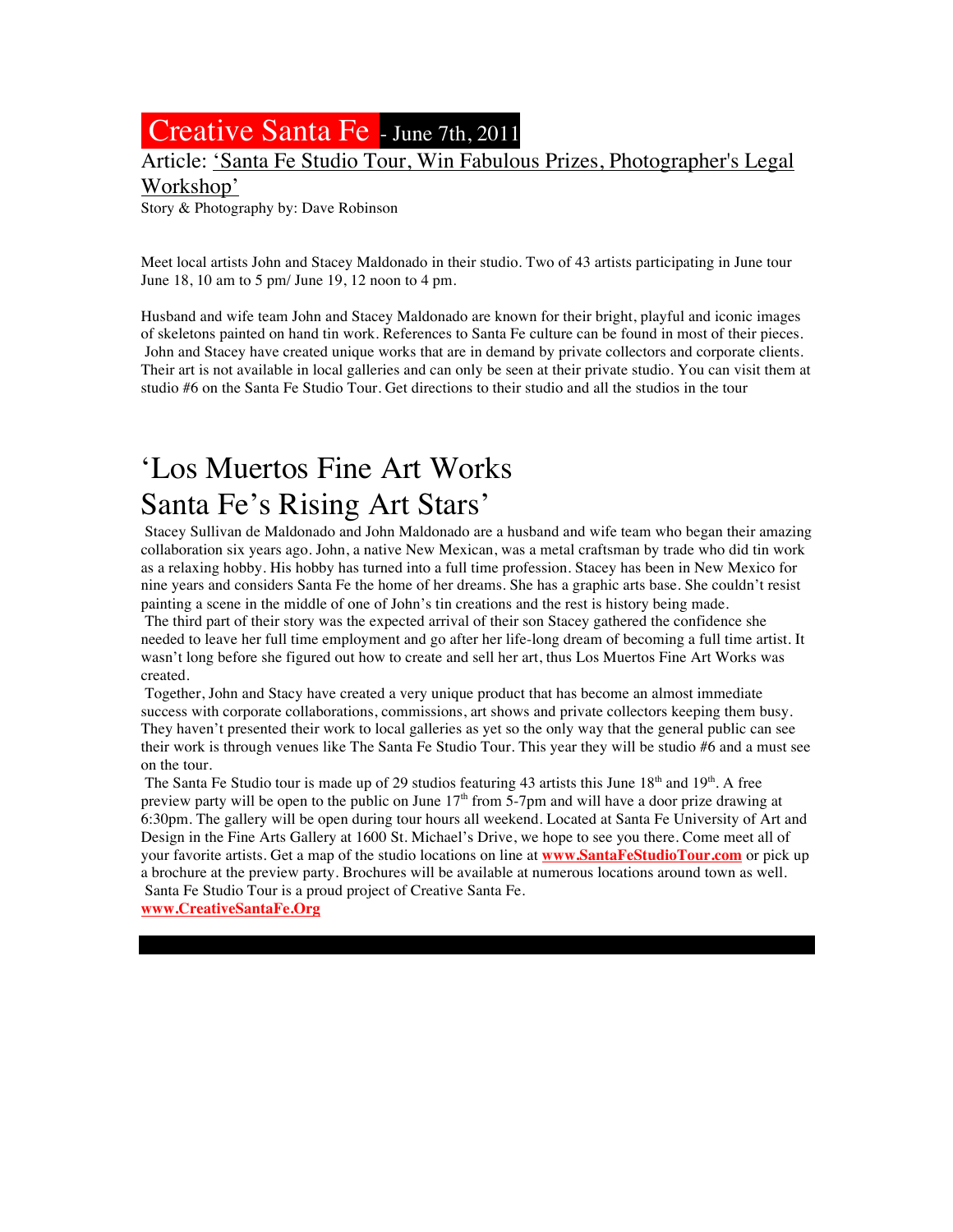## Santa Fe Travelers.com - May 31st, 2011

Article: Tidbits: SF in WSJ and NY Mag, NM Green chile

cheeseburger trail and more...

Story By: Billie Frank

Read full story here: http://www.santafetravelers.com/tidbits-news-of**tourism-and-hospitality-for-santa-fe-and-northern-new-mexico/tidbits-santafe-in-wsj-and-ny-mag-nm-green-chile-cheeseburger-trail-and-more/**

## Vibrant Santa Fe.com - October, 2010

Article: 'Dia de los Muertos *Lives*' Story By: Daniél Morgan

**Santa Fe, New Mexico is a vibrant place,** people come from all over the world to experience Santa Fe's soul. One of the things that makes this place so special is the wonderful mingling of diverse cultures. We celebrate a wonderful mix of native American, Indigenous Central and South American, Spanish and European influences. There is a rich heritage of honoring the different traditions and celebrations of the many peoples who make this their home....

...Culture continually changes and evolves, so it is no surprise that the Day of the Dead has taken on a unique flavor here in northern New Mexico. In the last few decades, a vibrant and unique Dia de los Muertos artistic movement has begun to flower in Santa Fe. Local artists Stacey & John Maldonado, Los Muertos Fine Art **Works**, have made a name for themselves with their bright, playful and iconic images of skeletons painted on hand tin work. References to Santa Fe culture can be found in most of their work (rock climbing, motorcycles, mountain bikes, the stairway at Loretto Chapel, and fiesta on the Plaza are just a few examples). This rich soil of diversity has given Nuevo Mexico's Dia de los Muertos celebrations and iconography a special flair, all our own... Read Full Story here:

**http://www.vibrantsantafe.com/Detailed/36.html**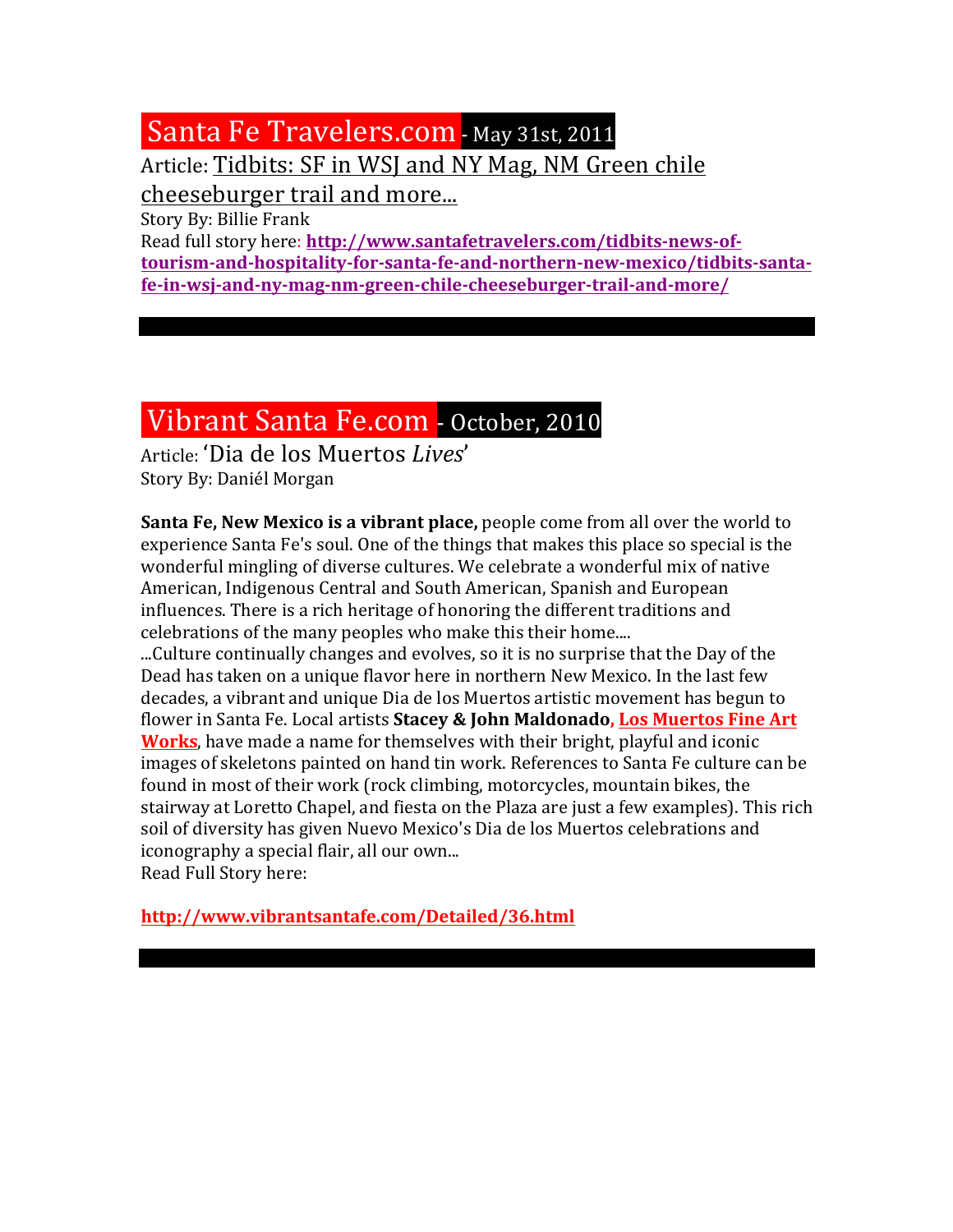## **New Mexico Magazine - November, 2009**

#### **Article: 'Skeleton Crew - New Mexico Artists celebrate' El Dia de los Muertos Story By: Johnny D. Boggs**

...Growing up in Toronto, **Stacey Sullivan de Maldonado** wasn't familiar with the holiday until she arrived in New Mexico. Her husband **John Maldonado**, didn't celebrate the Day of the Dead as a child, but at their **Los Muertos Fine Art Works** studio in Santa fe, they focus on original images featuring Stacey's acrylic paintings on John's tin surfaces. "A lot of times, people think John does the paintings and I do the tinwork," Stacey says. "It's relaxing." John says of the tinwork. "I can just express myself and don't feel so stressed." The couple have also worked together on commissioned pieces for private customers and corporations, including a largescale Day of the Dead painting on tin at the Santa fe Baking Company (504 W.) Cordova Rd.) They find that the fascination with death images never grows old. "It's such a beautiful celebration," Stacey says. "It totally transcends boundaries. Anybody can relate to it."...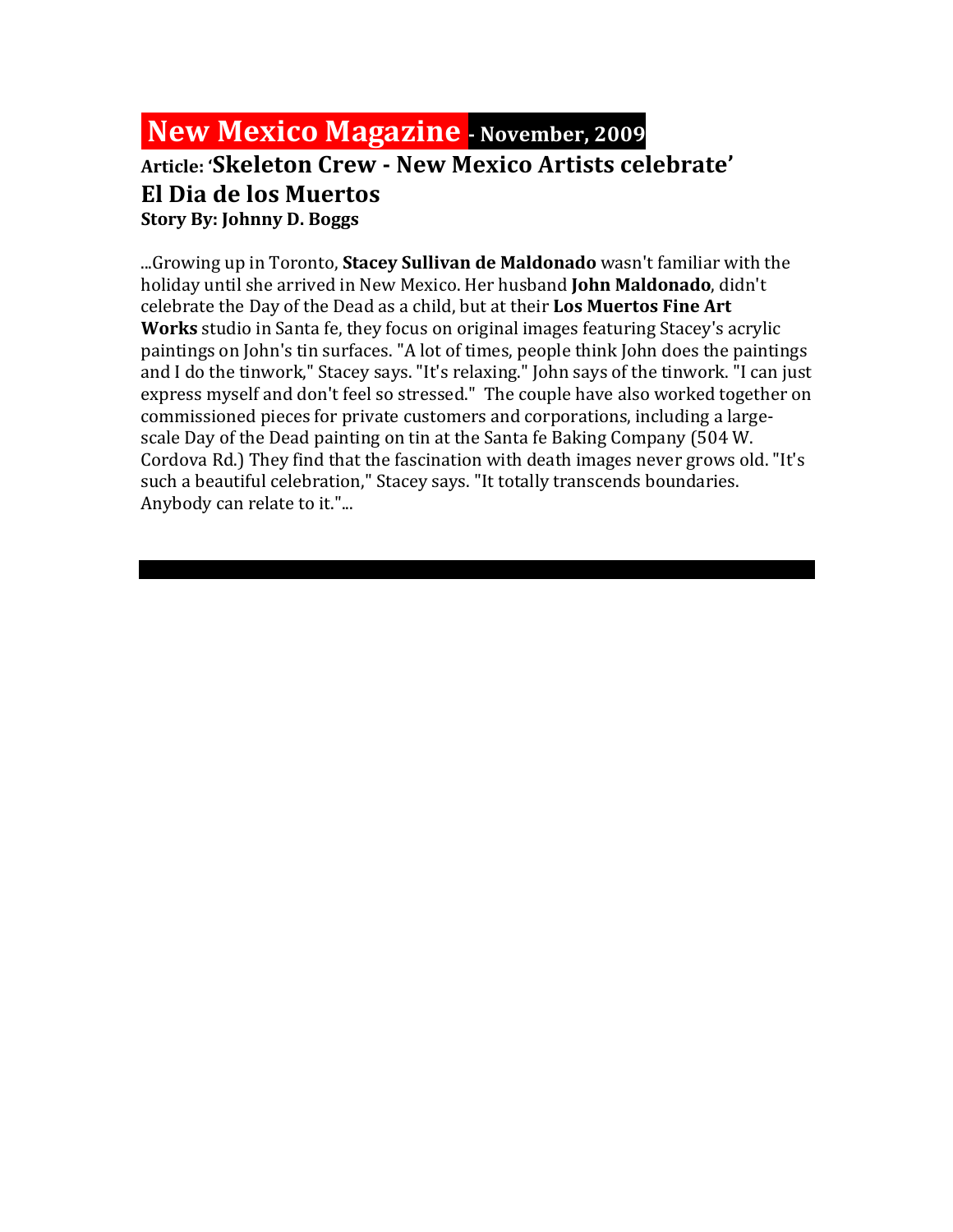## **Local IQ** - Albuquerque's Intelligent Alternative

July 16-29, 2009 Article: '*Raising the dead'* **Story By: Kendra Tuthill** 

**John and Stacey Maldonado**, Santa Fe artists known for their collaborative tin and paint works, will also be showing large and small originals along with prints of all their works. The couple began working together seven years ago when John made a frame of punched tin and Stacey painted happy *calaveras*, or skulls, directly on it. John, a New Mexico native, grew up working on large iron and steel projects with his family. "I didn't really learn with tin metal," John said. "But I know how metal works; my father owned a welding shop."

John and Stacey's media meshed perfectly into an artistic product that is both traditional in its cultural theme while strikingly modern in its design. Their Day of the Dead paintings now hang in such places as the Santa Fe Baking Company and Cafe and the National Hispanic Cultural Center shop.

"I used to think art had to be profound and had to make a full statement to be noticed," said Stacey, an art major who migrated to the Southwest [from?]. "All of the work I do is simply based on our life, places we'll go, trips, neighbors, members of our family ... We love the Day of the Dead's meaning. There's no discrimination. Anybody from any culture can relate to it on their own." **http://www.local-**

**iq.com/index.php?option=com\_content&task=view&id=1266&Itemid=55**

## **The New Mexican - Pasatiempo**

**July 27 - August 2, 2007 Article: 'Traditional Spanish Market and Contemporary Spanish Market'**

**Story By: Elizabeth Cook-Romero** 

**John Maldonado and Stacey Sullivan de Maldonado** don't even attempt to keep their skeletons in the closet. When bony creatures are spirited enough to slide and rattle down the state's most famous banister - on Loretto Chapel's staircase - how could they be kept under wraps? Stacey paints a cartoon version of New Mexico's landscape populated with chattering lovers, bikers and revelers on tin plaques fashioned by her husband, John. Her cavorting dead don't just come out after dark; they play under crystal-blue skies and dance past sunrise. The couple has decorated frames with tiny tin blossoms. One ornate piece comes with appendages that look like feathered wings. Even the simplest of their creations are way over the top.